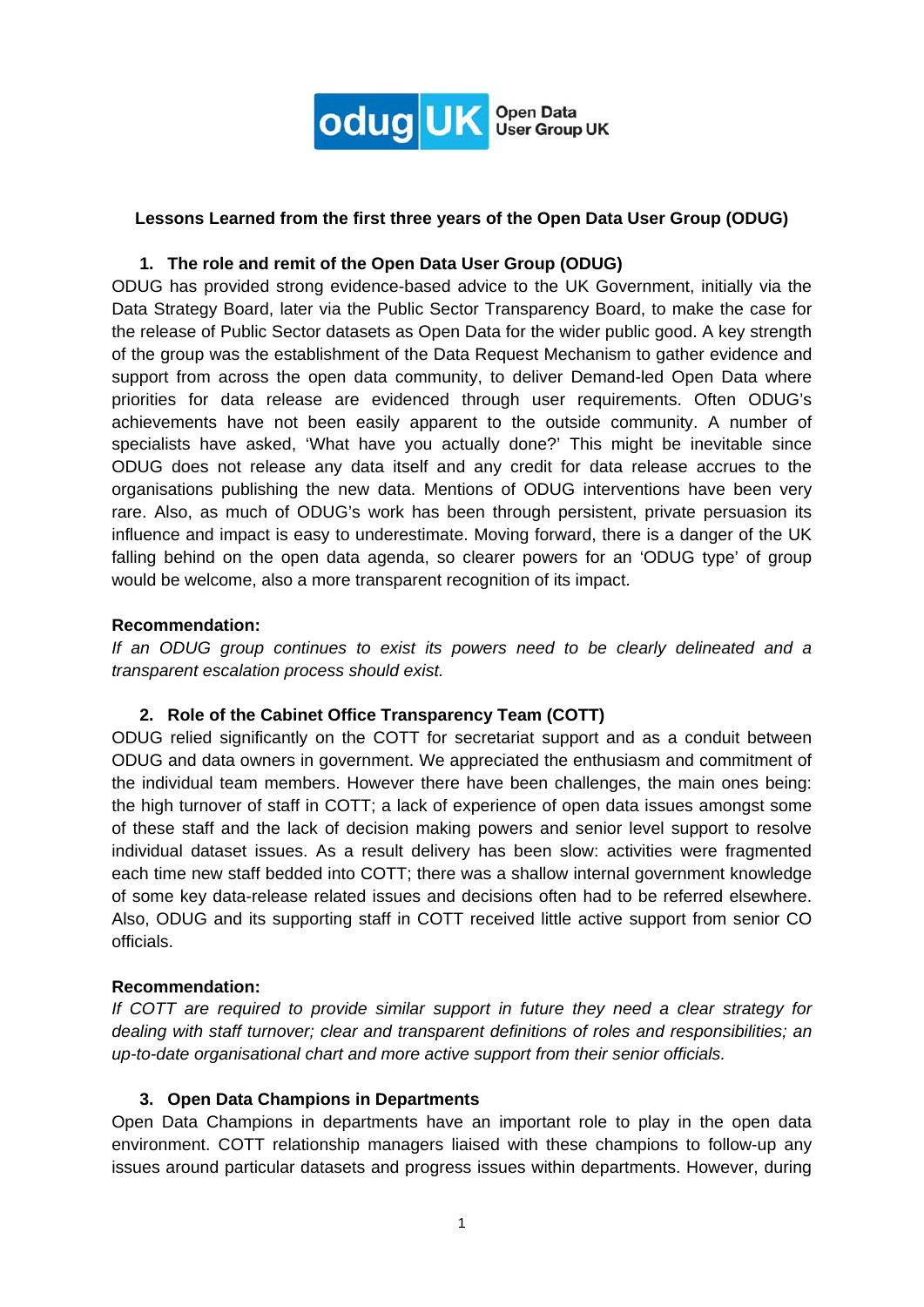the three years, ODUG was never entirely clear who the departmental leads were, what they did and what powers, if any, they had. This is quite disappointing as a key aspect of the open data agenda is transparency, which was lacking here.

## **Recommendation:**

*As long as COTT relationship managers exist their roles and responsibilities and who they are interfacing with in departments should be transparent. If departments move towards having Chief Data Officers the role of COTT relationship managers should be reviewed. They might need to become more public and externally facing, interacting directly with data consumers*.

## **4. Infrastructure support for ODUG**

ODUG content such as agendas/minutes of meetings, blog posts and reports have been published on data.gov.uk (DGU) http://data.gov.uk. DGU support was a continual source of disappointment and confusion. ODUG's existence was pushed to a low level on data.gov.uk; the group and its work was not easily discoverable. This reduced the ability for the data community to interact with ODUG, the group set up to represent them. There were also many delays waiting for new items to be published and when there were changes to the DGU platform, during ODUG's second year, significant content was lost. The Data Request mechanism, which had proven a useful tool to engage with the data community in ODUG's first year was de-prioritised at this time, not properly tested when data.gov.uk was rebuilt and thereafter did not work properly. The result of ODUG being buried on data.gov.uk was that there was a perception that the group was too closely aligned with the very people it was supposed to be holding to account and there was sometimes a perception of a lack of independence. As a result ODUG has now built our own website (at its (unfunded) members cost) to deal with many of these issues and provide a robust audit trail.

### **Recommendation:**

*For future groups like ODUG, who are meant to be 'critical friends', more thought should be given to how their external presence is managed and what technical support they should receive.* 

### **5. Sector Transparency Boards (panels)**

The role of ODUG is to interact with the wider community of data consumers which includes departments' own Sector Transparency Boards. These focus on data issues around the datasets the department, or its arm's length bodies hold. More work could be done to make sure that such sector panels cover all key topics, meet on a regular basis and that their existence is widely known so that they provide a clear channel for user feedback. It has sometimes been necessary for ODUG members to use Freedom of Information (FOI) requests to find out what the panels are doing.

### **Recommendation:**

*Documents should clearly set out and publicly which panels exist, how often they meet and how to join them or submit feedback to them.* 

### **6. Release of Data Fund (RoDF)**

The Release of Data Fund (RoDF) worked well and should continue for the foreseeable future. It has encouraged innovation and enterprise supported by well thought out business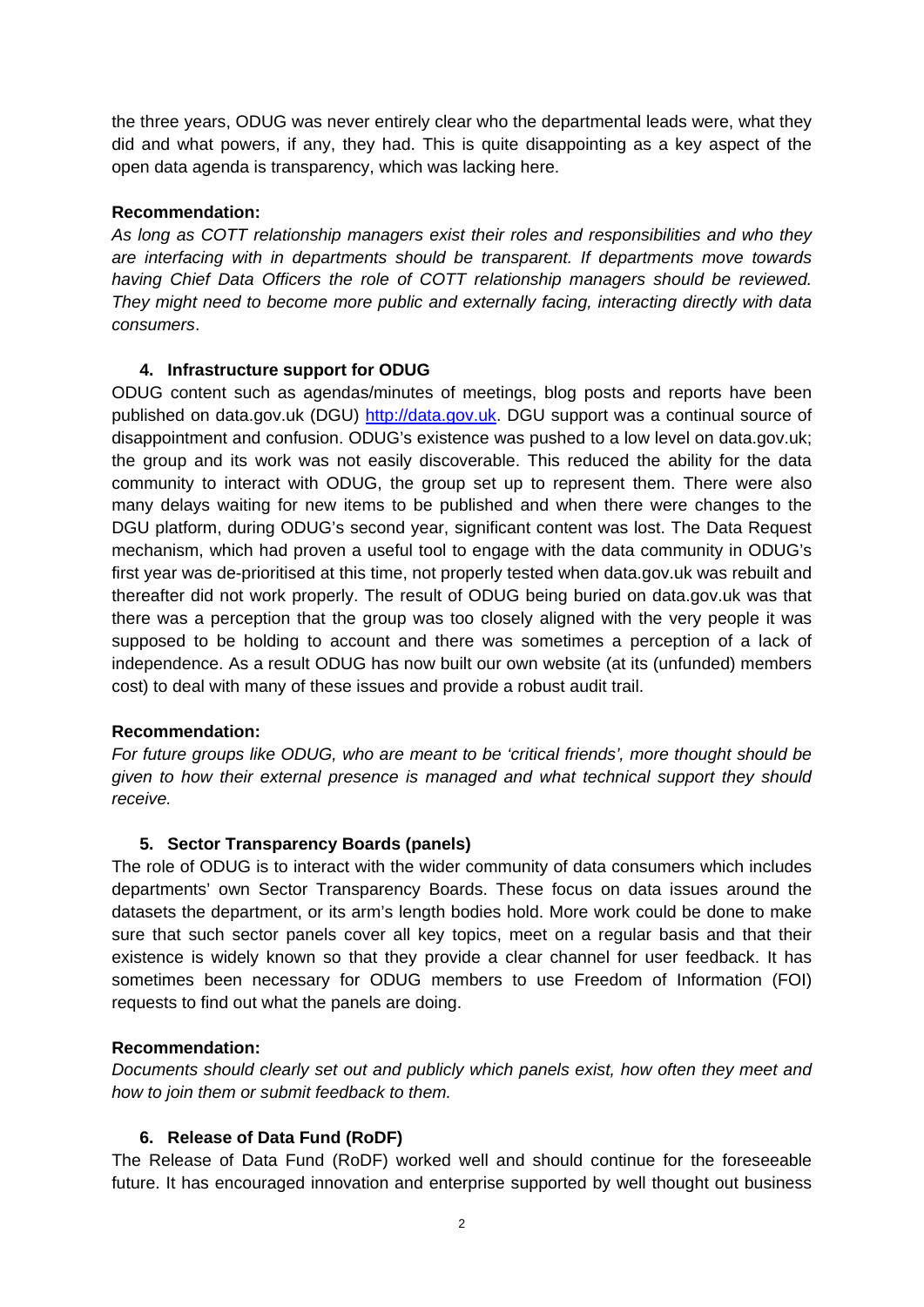cases, for example: the Leeds Data Mill. Most funded projects have required relatively small amounts of funding and have delivered excellent results. There has been a tendency for organisations 'in the know' to apply to the fund which suggests that wider awareness of its existence is needed. Once the total amount of any new fund has been decided and after fully evaluating the last cycle of work there should be a significant campaign to publicise the new monies.

### **Recommendation:**

*The Release of Data Fund should continue whilst taking care not to overlap with other initiatives. It needs significantly more publicity across a number of organisations and platforms such as the Open Data Institute; the Government Digital Service; the Office for National Statistics etc. The outcomes should be publicised more widely and recipients should have a badge to show that they had money from the Fund; a small annual ceremony recognising successes might be worthwhile.* 

### **7. Data Request Process on data.gov.uk**

One of ODUG's activities was to design, and have oversight of, the Data Request process, hosted on the data.gov.uk site so that it was close to the already published open datasets where people might search for data. This was a productive process during the first year and provided a good mechanism to hold the government to account in the public arena, although somewhat hampered by a lack of publicity to the wider data community. There were some technical and processing problems that slowed down data releases. In addition there is confusion as to how this mechanism sits together with the Freedom Of Information (FOI) process (which has proven more immediately effective than the data request process, as it has an agreed regulatory framework), and with the regulatory function of ICO.

#### **Recommendation:**

*The requests submitted through the Data Request process should be cleared by officials. It might be superseded by the National Information Infrastructure (NII) which, if implemented correctly, should prioritise and drive the release of high value data. It could also be worth requiring every public body to publish a definitive list of their datasets. In the meantime a short review should be commissioned of how data can be requested and released to create one clear comprehensive process to avoid overlapping and duplicated processes. Such regulations exist in the United States and are regulated by the Office of Management and Budget. It would be worth enquiring whether that regime is effective and whether lessons can be learnt from it.* 

#### **8. Reasons not to release data**

It is still too easy for public sector bodies to be creative around the reasons why they cannot release their data in an open format. There is an almost standard pick-list of reasons which are given as to why each public sector body/topic is 'unique' and therefore data cannot be made open, typically citing concerns around, for example, quality (which has been shown to improve once more users are given access to the data); privacy (although Open Data is not about the release of identifiable personal data), and difficulties extracting public sector data from legacy IT systems subject to contractual restrictions form thirds-party suppliers.

#### **Recommendation:**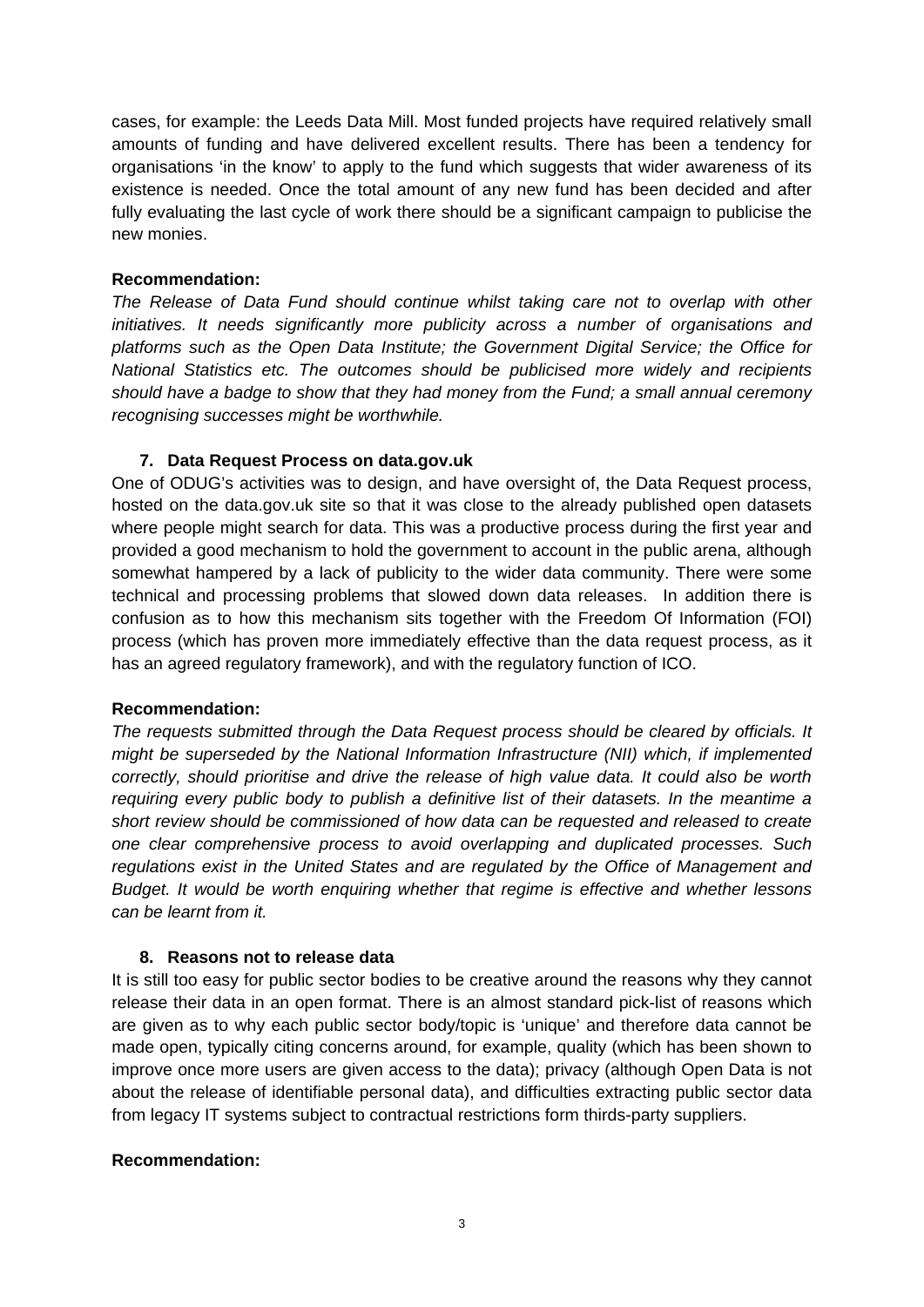*Organisations must have reviewed the ODI checklist before they put forward their arguments for the non-release of data to ensure that their case includes some genuine unique issues that need to be considered. This should be more of a push around the Government's agreed presumption to publish, rather than withhold, data.* 

## **9. Dealing with legacy issues**

Many of the issues that ODUG has worked on over the last three years have been dealing with the legacy of decisions taken decades ago. Typically this is because information was collected manually on paper and held locally. The tide is turning and ODUG has helped make more of such data openly available; though there is still much more work to be done. However the focus should perhaps change as the National Information Infrastructure (NII) is rolled out and there should be a focus on building the new or revised processes from the bottom up.

## **Recommendation:**

*There are legacy issues and cultural changes needed which still need to be tackled by an ODUG type body able to represent and provide evidence of the demand for Open Data (see*  below). This body should also start advising how new processes can be built from the *bottom up using the lessons learnt over the last three years. For example considerations need to be given to Core Reference Data/Registers, the National Information Infrastructure (NII); and the wider data landscape.* 

## **10. Prioritisation of activity**

ODUG has been a critical friend encouraging and cajoling bodies to release more open data directly focussing on the datasets which will deliver the most benefit if made open. The less important cases have been delegated to COTT for action. However this is all an extremely slow process, hampered by the lack of clear deadlines for action by organisations and their lack of accountability.

# **Recommendation:**

*That each body empowers or creates a role similar to a Chief Data Officer to be the flag bearer for open data in their organisations and drive this agenda. They should be accountable for the delivery of the National Information Infrastructure (NII) and work with the Government's Chief Data Officer, the National Statistician and the Information Commissioner to develop a comprehensive open data strategy, with strong governance.* 

### **11. Issues with charging model for Public Sector Data Group**

Some progress has been made with the members of the Public Data Group (Ordnance Survey, Her Majesty's Land Registry, The Met Office and Companies House) and their willingness to make more of their data open. Companies House and the Land Registry have significantly widened their delivery of Open Data over the last three years. However members of the Group are hampered by funding models which create perverse incentives for their executive (small cash returns to the Treasury taking precedence over the potential for significant wider economic benefit) and restrict how much data they can make freely available. The Ordnance Survey has delivered more open data but continues to push back that it needs to derive commercial revenues from the sale of public mapping data and has not opened up either the Universal Property Reference Number (UPRN) or clarified its 'derived data restrictions' on other third party data as it promised the previous government